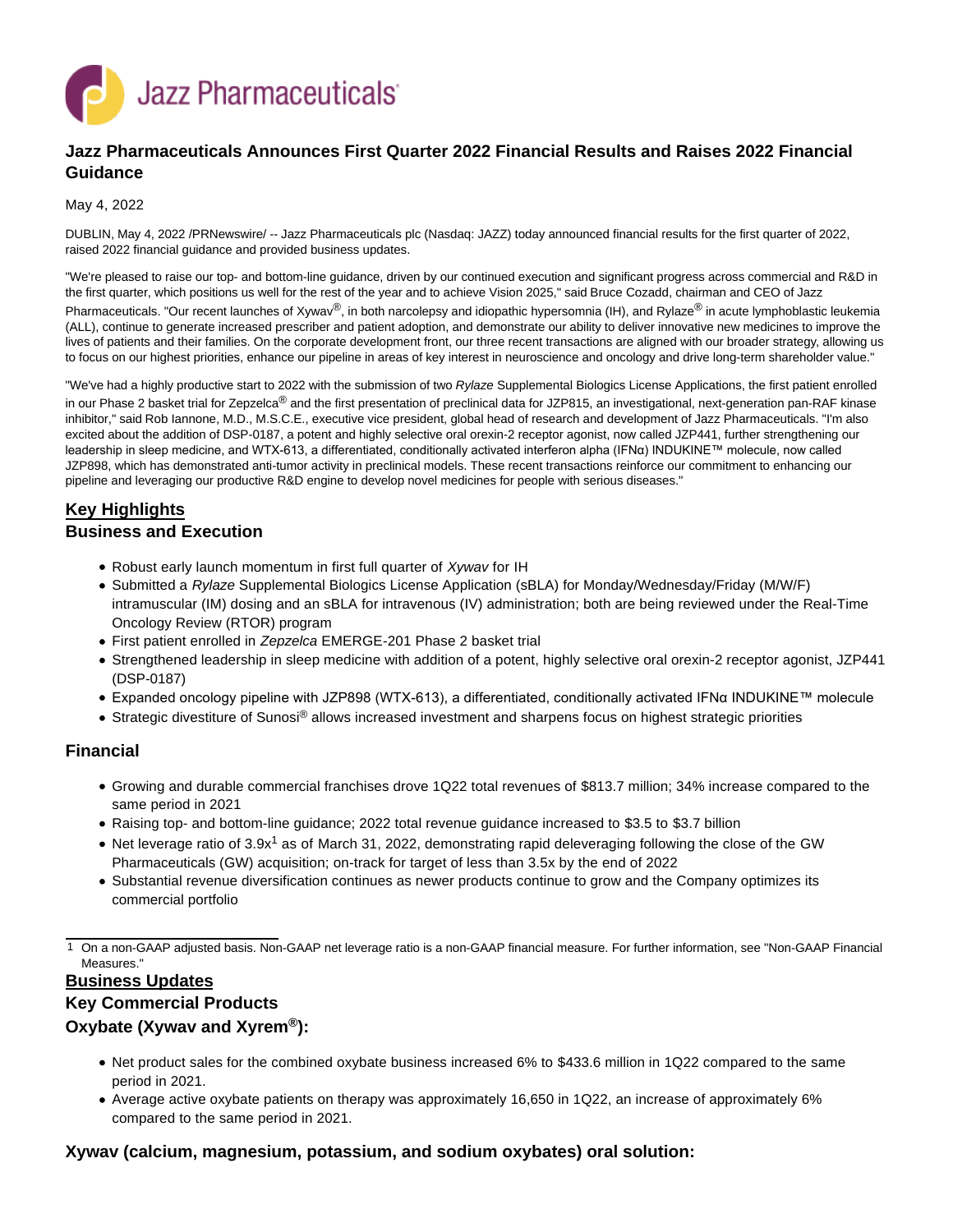- Xywav net product sales increased 147% to \$186.1 million in 1Q22 compared to the same period in 2021.
- There were approximately 7,800 active Xywav patients exiting 1Q22.
- Xywav has broad patent protection to 2033.

## **Xywav for Narcolepsy:**

- There were approximately 7,050 narcolepsy patients taking Xywav exiting 1Q22.
- The benefits of lowering sodium intake continues to resonate with patients and prescribers. In June 2021, U.S. Food and Drug Administration (FDA) recognized seven years of Orphan Drug Exclusivity (ODE), through July 2027, for Xywav and published its summary of clinical superiority findings stating that "Xyway is clinically superior to Xyrem by means of greater safety because Xywav provides a greatly reduced chronic sodium burden compared to Xyrem." Further, FDA stated that "the differences in the sodium content of the two products at the recommended doses will be clinically meaningful in reducing cardiovascular morbidity in a substantial proportion of patients for whom the drug is indicated."

# **Xywav for Idiopathic Hypersomnia (IH):**

- Positive early launch momentum with approximately 750 IH patients taking Xywav exiting 1Q22.
- The Company launched Xywav for IH in November 2021, with initial launch efforts focused on the approximately 37,000 currently diagnosed patients in the U.S. who are actively seeking healthcare. Healthcare providers are excited to have a treatment option with positive and compelling clinical trial results that address IH and not just its symptoms.
- FDA recognized ODE for IH in January 2022, extending regulatory exclusivity to August 2028.

# **Xyrem (sodium oxybate) oral solution:**

Xyrem net product sales decreased 26% to \$247.5 million in 1Q22 compared to the same period in 2021, reflecting the continued adoption of Xywav by patients with narcolepsy.

# **Epidiolex/Epidyolex (cannabidiol):**

- Epidiolex/Epidyolex net product sales increased 6% to \$157.9 million in 1Q22 compared to the same period in 2021, on a proforma basis.
- Epidiolex/Epidyolex net product sales in 4Q21 were favorably impacted by approximately \$18 million, due to a temporary increase in specialty pharmacy inventory levels at the end of 2021. The majority of this increase reversed in 1Q22, reducing 1Q22 revenues.
- Excluding this impact, we saw double-digit percentage revenue growth in 1Q22 compared to 1Q21, and sequential growth in underlying demand, despite challenges posed by the Omicron variant.
- Epidyolex is now commercially available and fully reimbursed in four of the five key European markets: United Kingdom, Germany, Italy and Spain, with an anticipated launch in France in 2022. The Company has made significant progress on its European rollout with launches in Spain, Italy and Switzerland in 3Q21 and Ireland and Norway in 1Q22.
- The Company expects to initiate a Phase 3 pivotal trial of Epidiolex for Epilepsy with Myoclonic-Atonic Seizures (EMAS), the fourth target indication for Epidiolex, in 1H22.
- The Company continues to strengthen the durability of Epidiolex. Patent US 11,207,292 is Orange Book listed and extends through 2039. This patent covers the composition of the botanically derived cannabidiol (CBD) preparation used in Epidiolex and the treatment of indicated disorders using that CBD preparation.

# **Zepzelca (lurbinectedin):**

- Zepzelca net product sales increased 9% to \$59.3 million in 1Q22 compared to the same period in 2021.
- The Company is pleased to have established Zepzelca as the treatment of choice in the second-line small cell lung cancer (SCLC) setting after only eighteen months on the market.
- Zepzelca development program updates:
	- In March 2022, the first patient was enrolled in the EMERGE-201 Phase 2 basket trial evaluating Zepzelca as monotherapy in select relapsed/refractory solid tumors.
	- Jazz and collaborator F. Hoffmann-La Roche Ltd (Roche) have initiated a Phase 3 trial to evaluate first-line use of Zepzelca in combination with Tecentriq<sup>®</sup> (atezolizumab), compared to Tecentriq alone, as maintenance therapy in patients with extensive-stage SCLC after induction chemotherapy. The first patient was enrolled in the trial in November 2021.
	- The Company's partner, PharmaMar, initiated a confirmatory trial, LAGOON, in second-line SCLC in December 2021. If positive, this trial could confirm the benefit of Zepzelca in the treatment of SCLC when patients progress following first-line treatment with a platinum-based regimen.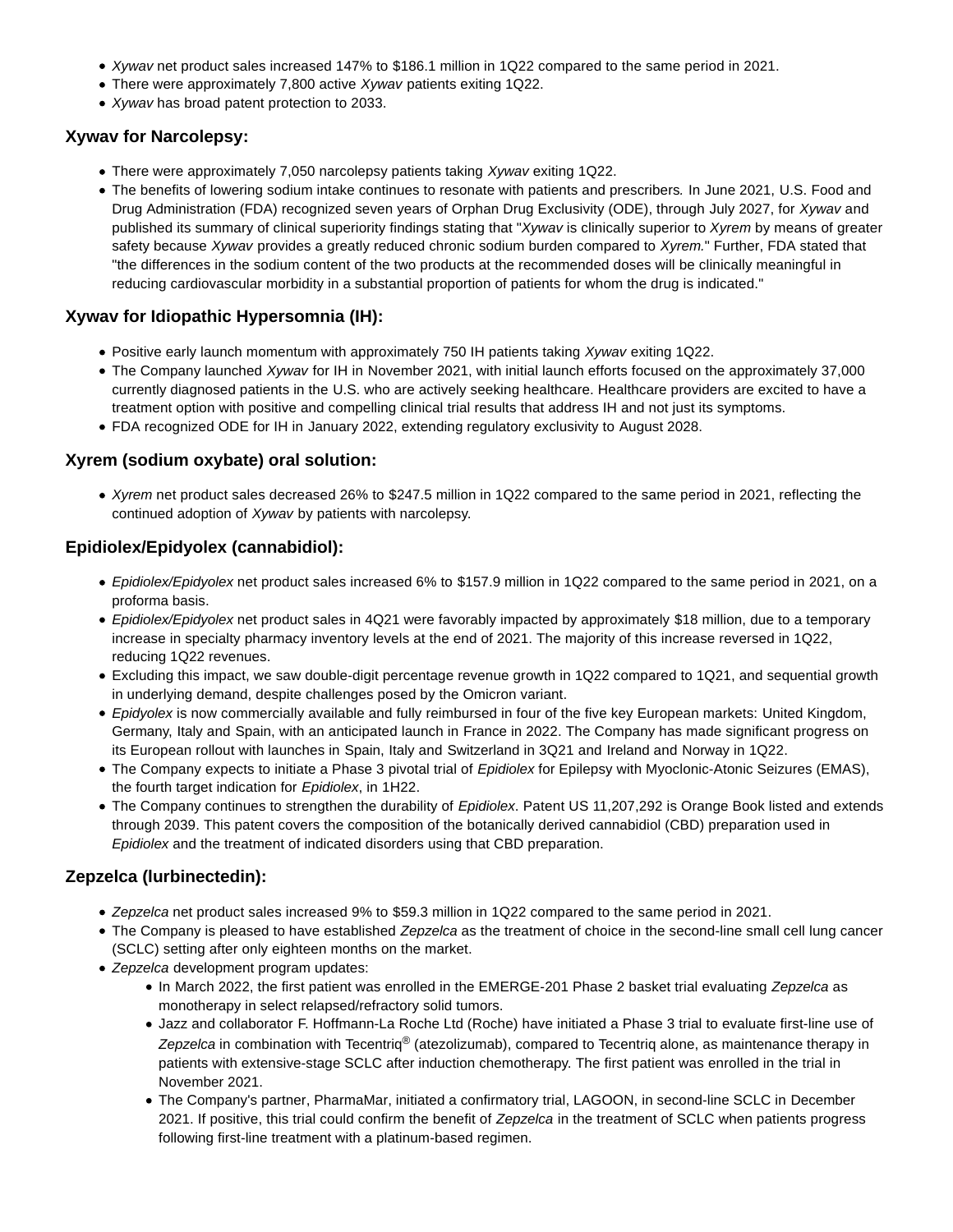# **Rylaze (asparaginase erwinia chrysanthemi (recombinant)-rywn):**

- Rylaze net product sales were \$54.2 million in 1Q22.
- The continued strong launch of Rylaze reflects the significant unmet patient need for a high-quality, reliable supply of Erwinia asparaginase for patients with ALL.
- In January 2022, the Company completed the submission of an sBLA to FDA seeking approval for a M/W/F IM dosing schedule for Rylaze. In April 2022, the Company also completed the submission of an sBLA to FDA seeking approval for IV administration of Rylaze. Both submissions are being reviewed under the RTOR program.
- The Company anticipates that data from the current development program will support regulatory filings in Europe in mid-2022, including IV administration, with potential for approval in 2023. The Company is also working with a partner to advance the program for potential submission, approval and launch in Japan.

# **Corporate Development JZP441 (DSP-0187) Agreement:**

- On May 4, 2022, the Company and Sumitomo Pharma Co., Ltd. announced an exclusive license agreement for DSP-0187, now called JZP441, a potent, highly selective oral orexin-2 receptor agonist designed to activate orexin signaling.
- Sumitomo Pharma initiated a Phase 1 clinical trial in Japan in November 2021 to evaluate safety, tolerability, and pharmacokinetics in healthy volunteers.
- The collaboration will leverage the Company's substantial experience and leadership in sleep disorders to advance this therapy with the potential to improve patient care.
- Financial terms included a \$50 million upfront payment to Sumitomo Pharma, and Sumitomo Pharma is eligible to receive development, regulatory and commercial milestone payments of up to \$1.09 billion. Pending approval, Sumitomo Pharma is eligible to receive a tiered, low double-digit royalty on the Company's future net sales of JZP441.

# **JZP898 (WTX-613) Agreement:**

- On April 7, 2022, the Company and Werewolf Therapeutics entered into a licensing agreement under which the Company acquired exclusive global development and commercialization rights to Werewolf's investigational molecule, WTX-613, now called JZP898, a differentiated, conditionally activated IFNα INDUKINE™ molecule.
- JZP898 is an engineered IFNα cytokine pro-drug that is activated specifically within the tumor microenvironment where it can stimulate IFNα receptors on cancer-fighting immune effector cells. The aim of JZP898 is to minimize the severe toxicities that have been observed with systemically active recombinant IFNα therapy and maximize clinical benefit when administered as monotherapy or in combination with other agents.
- Jazz expects to file an Investigational New Drug (IND) application in the U.S. in 2023.
- Financial terms included a \$15 million upfront payment to Werewolf, and Werewolf is eligible to receive development, regulatory and commercial milestone payments of up to \$1.26 billion. Pending approval, Werewolf is eligible to receive a tiered, mid-single-digit percentage royalty on the net sales.

# **Sunosi (solriamfetol) Strategic Divestiture:**

- On March 28, 2022, Jazz entered into a definitive agreement to divest Sunosi to Axsome Therapeutics.
- The Company will receive an upfront payment of \$53 million, a high single-digit royalty on Axsome's U.S. net sales of Sunosi in current indications and a mid-single-digit royalty on Axsome's U.S. net sales of Sunosi in future indications.
- The Company and Axsome are committed to ensuring that patients receive uninterrupted access to Sunosi throughout the transition.
- The companies expect the U.S. transaction to close in the second quarter of 2022 and the ex-U.S. transaction close to occur within 60 days following the close of the U.S. transaction.

# **Key Pipeline Highlights Nabiximols:**

There are currently three ongoing Phase 3 trials in multiple sclerosis (MS)-related spasticity. The Company anticipates data from its first Phase 3 trial, NCT04657666, in 2Q22; supportive findings may enable a New Drug Application submission to FDA in 2022.

# **Suvecaltamide (JZP385):**

- Suvecaltamide, a highly selective modulator of T-type calcium channels, is in clinical development for the treatment of essential tremor.
- The Company initiated a Phase 2b trial in 4Q21 and announced that the first patient was enrolled in December 2021.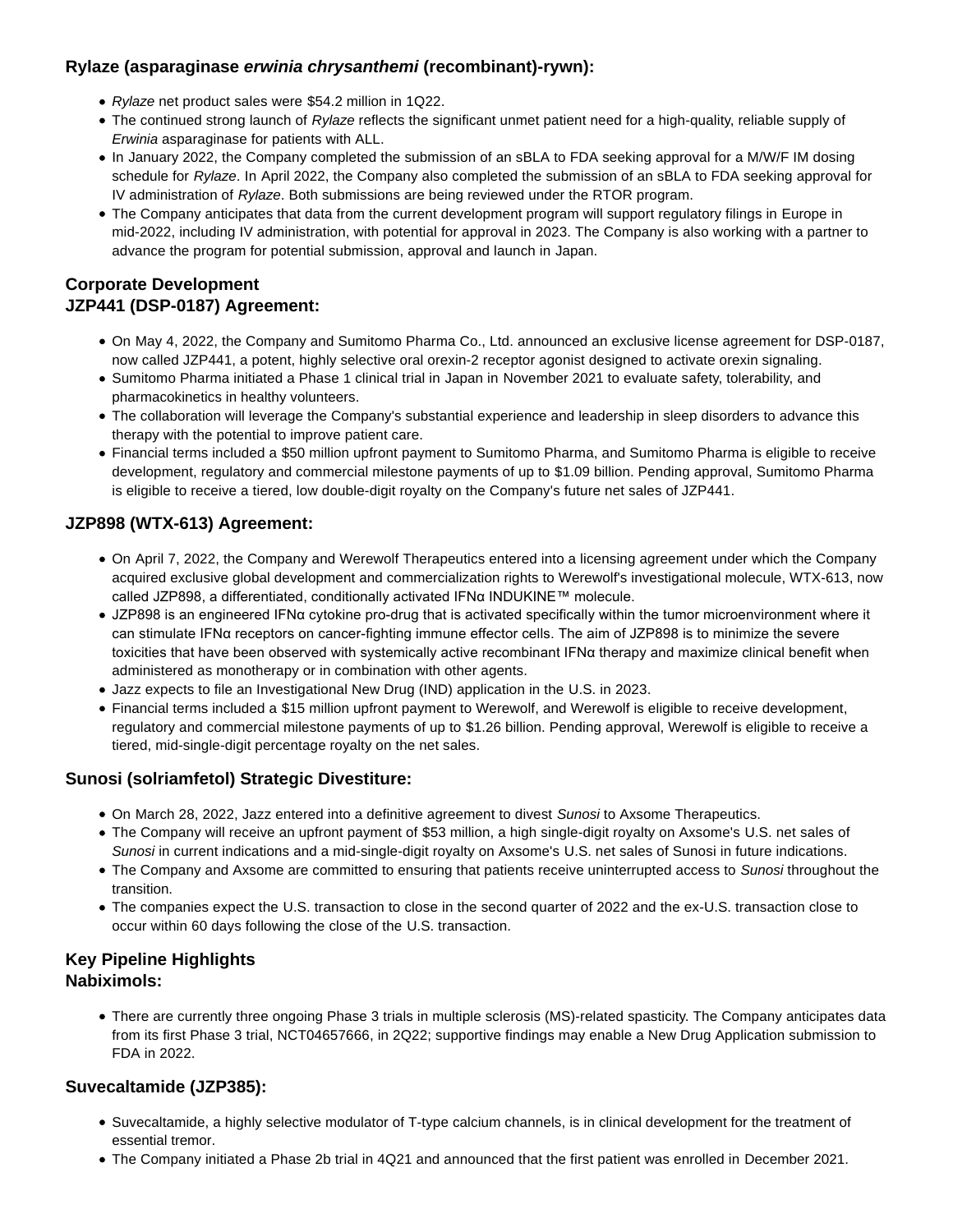Top-line data read-out is anticipated in 1H24.

## **JZP150:**

- JZP150, a selective fatty acid amide hydrolase, or FAAH, inhibitor, is in clinical development for the potential treatment of post-traumatic stress disorder (PTSD).
- The Company initiated a Phase 2 trial in 4Q21 and announced that the first patient was enrolled in December 2021. Top-line data read-out is anticipated in late 2023.
- The Company received Fast Track Designation for JZP150 development in PTSD from FDA in 4Q21, underscoring the significant unmet medical needs of patients.

## **JZP815:**

- JZP815 is an investigational, preclinical stage pan-RAF kinase inhibitor that targets specific components of the mitogenactivated protein kinase (MAPK) pathway, which when activated by oncogenic mutations, can be a frequent driver of human cancer.
- The pan-RAF inhibitor program is part of a novel class of next-generation precision oncology therapies that has the potential to benefit cancer patients with high unmet needs in multiple different solid tumors.
- The Company, together with our preclinical collaboration partner, Redx Pharma, presented its first preclinical data in a poster at the American Association for Cancer Research Annual Meeting in April 2022.
- JZP815 inhibited tumor growth in several RAS- and BRAF-mutated solid tumor models, and demonstrated enhanced activity when combined with other MAPK pathway inhibitors.
- The Company plans to submit an IND for JZP815 this year.

# **Other Products**

**Sunosi**® (solriamfetol):

Sunosi net product sales increased by 37% to \$15.9 million in 1Q22 compared to the same period in 2021.

**Vyxeos**® (daunorubicin and cytarabine) liposome for injection:

Vyxeos net product sales increased 2% to \$33.8 million in 1Q22 compared to the same period in 2021.

**Defitelio**® (defibrotide sodium) / defibrotide:

Defitelio/defibrotide net product sales of \$49.5 million in 1Q22 were consistent with the same period in 2021.

#### **Financial Highlights**

|                                          | <b>Three Months Ended</b><br>March 31, |            |    |         |
|------------------------------------------|----------------------------------------|------------|----|---------|
| (In thousands, except per share amounts) | 2022<br>2021                           |            |    |         |
| Total revenues                           | S                                      | 813.721 \$ |    | 607,581 |
| GAAP net income                          | \$                                     | 1.647      |    | 121,832 |
| Adjusted net income                      | \$                                     | 261.934 \$ |    | 228.819 |
| <b>GAAP EPS</b>                          | S                                      | 0.03       | \$ | 2.09    |
| Adjusted EPS <sup>1,2</sup>              | S                                      | 3.73       | S  | 3.92    |

1. Adjusted EPS in 1Q22 was impacted by \$0.44 per share following the adoption of ASU 2020-06.

2. The Company adopted ASU No. 2020-06, "Debt—Debt with Conversion and Other Options (Subtopic 470-20) and Derivatives and Hedging —Contracts in Entity's Own Equity (Subtopic 815-40): Accounting for Convertible Instruments and Contracts in an Entity's Own Equity", (ASU 2020-06) on January 1, 2022. Following adoption, diluted EPS must be calculated using the if-converted method which assumes full conversion of our Exchangeable Senior Notes.

GAAP net income in 1Q22 was \$1.6 million, or \$0.03 per diluted share, compared to \$121.8 million, or \$2.09 per diluted share, for 1Q22. Non-GAAP adjusted net income in 1Q22 was \$261.9 million, or \$3.73 per diluted share, compared to \$228.8 million, or \$3.92 per diluted share, for 1Q22. Reconciliations of applicable GAAP reported to non-GAAP adjusted information are included at the end of this press release.

#### **Total Revenues**

|      | <b>Three Months Ended</b><br>March 31, |
|------|----------------------------------------|
| 2022 | 2021                                   |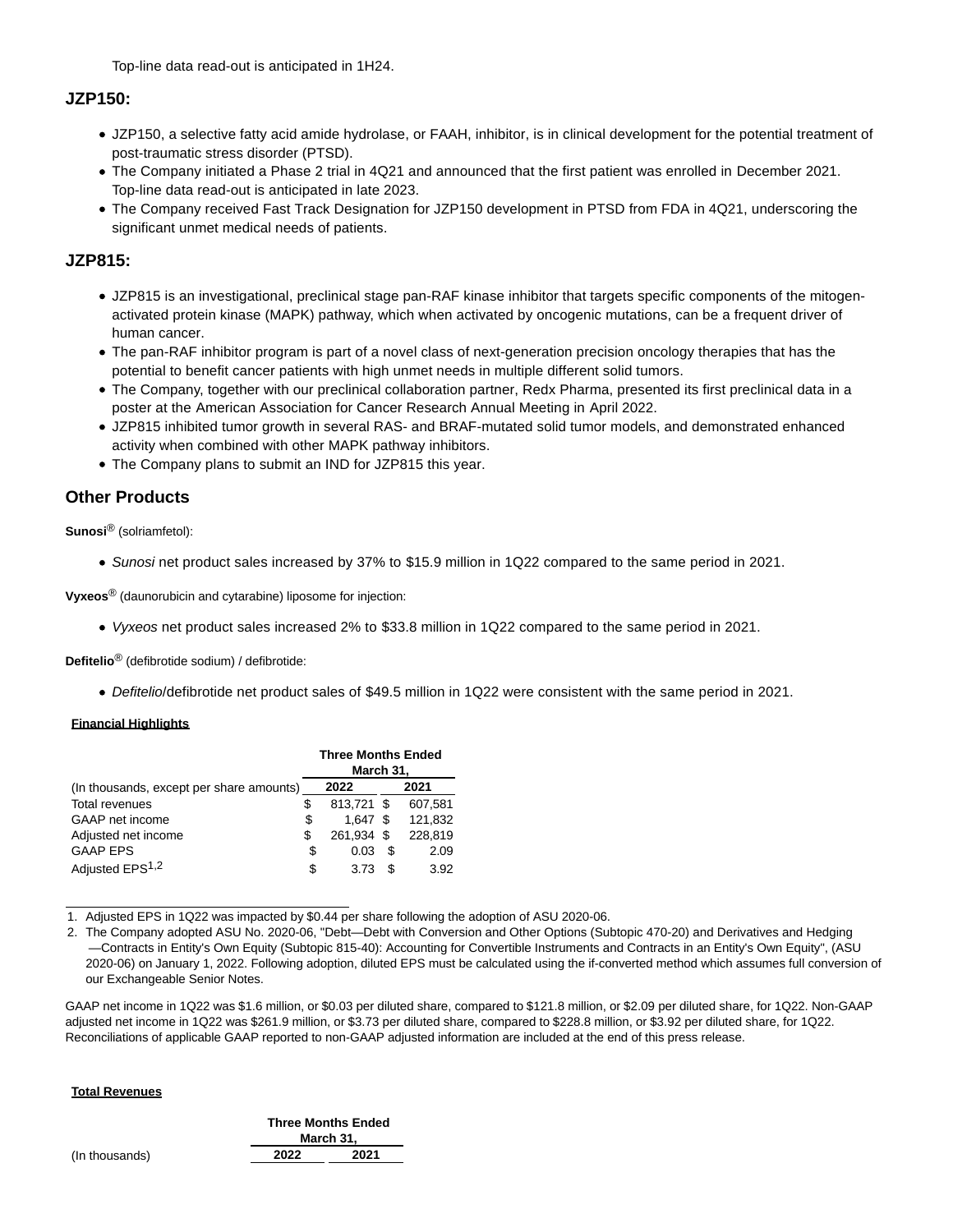| Xyrem                              | \$<br>247,497 \$ |      | 335,550 |
|------------------------------------|------------------|------|---------|
| Xywav                              | 186,080          |      | 75,416  |
| <b>Total Oxybate</b>               | 433,577          |      | 410,966 |
| Epidiolex/Epidyolex <sup>1</sup>   | 157,893          |      |         |
| Sunosi                             | 15.878           |      | 11,606  |
| Sativex® (nabiximols) <sup>1</sup> | 4,742            |      |         |
| <b>Total Neuroscience</b>          | 612,090          |      | 422,572 |
| Zepzelca                           | 59,338           |      | 54,334  |
| Rylaze                             | 54,220           |      |         |
| Vyxeos                             | 33,757           |      | 33,155  |
| Defitelio/defibrotide              | 49,489           |      | 49,619  |
| Erwinaze/Erwinase                  |                  |      | 41,068  |
| <b>Total Oncology</b>              | 196,804          |      | 178,176 |
| Other                              | 943              |      | 2,783   |
| Product sales, net                 | 809,837          |      | 603,531 |
| Royalties and contract revenues    | 3,884            |      | 4,050   |
| <b>Total revenues</b>              | 813,721          | - \$ | 607,581 |

1. Net product sales for Epidiolex/Epidyolex and Sativex are included from the acquisition of GW on May 5, 2021.

Total revenues increased 34% in 1Q22 compared to the same period in 2021.

- Neuroscience net product sales in 1Q22 increased 45% to \$612.1 million compared to the same period in 2021 primarily driven by Epidiolex/Epidyolex net product sales in the first quarter of 2022 of \$157.9 million following the acquisition of GW. In 1Q22, oxybate net product sales increased 6% to \$433.6 million.
- Oncology net product sales in 1Q22 increased 10% to \$196.8 million compared to the same period in 2021 primarily driven by Rylaze net product sales in 1Q22 of \$54.2 million following product launch in July 2021, partially offset by Erwinaze/Erwinase net product sales in 1Q21 of \$41.1 million.

#### **Operating Expenses and Effective Tax Rate**

|                                        | <b>Three Months Ended</b><br>March 31, |         |    |         |
|----------------------------------------|----------------------------------------|---------|----|---------|
| (In thousands, except percentages)     |                                        | 2022    |    | 2021    |
| GAAP:                                  |                                        |         |    |         |
| Cost of product sales                  | S                                      | 115,284 | \$ | 40,189  |
| Gross margin                           |                                        | 85.8%   |    | 93.3%   |
| Selling, general and administrative \$ |                                        | 308,813 | \$ | 260,508 |
| % of total revenues                    |                                        | 38.0%   |    | 42.9%   |
| Research and development               | \$                                     | 129,981 | \$ | 76,573  |
| % of total revenues                    |                                        | 16.0%   |    | 12.6%   |
| Income tax expense                     | \$                                     | 536     | \$ | 18,019  |
| Effective tax rate                     |                                        | 8.5%    |    | 13.3%   |

|                                        |   |         |    | <b>Three Months Ended</b><br>March 31, |  |  |  |
|----------------------------------------|---|---------|----|----------------------------------------|--|--|--|
| (In thousands, except percentages)     |   | 2022    |    | 2021                                   |  |  |  |
| Non-GAAP adjusted:                     |   |         |    |                                        |  |  |  |
| Cost of product sales                  | S | 48.206  | S  | 38,193                                 |  |  |  |
| Gross margin                           |   | 94.0%   |    | 93.7%                                  |  |  |  |
| Selling, general and administrative \$ |   | 258,701 | S  | 228,400                                |  |  |  |
| % of total revenues                    |   | 31.8%   |    | 37.6%                                  |  |  |  |
| Research and development               | S | 116,459 | S  | 67,930                                 |  |  |  |
| % of total revenues                    |   | 14.3%   |    | 11.2%                                  |  |  |  |
| Income tax expense                     | S | 55,223  | \$ | 37,659                                 |  |  |  |
| Effective tax rate                     |   | 17.2%   |    | 14.4%                                  |  |  |  |

Operating expenses increased over the prior year period primarily due to the following:

- Cost of product sales increased in 1Q22 compared to the same period in 2021, on a GAAP and on a non-GAAP adjusted basis, due to increased net product sales as a result of the acquisition of GW. In addition, acquisition accounting inventory fair value step-up expense of \$63.9 million in 1Q22 impacted GAAP cost of product sales.
- Selling, general and administrative (SG&A) expenses increased in 1Q22 compared to the same period in 2021, on a GAAP and on a non-GAAP adjusted basis, primarily due to an increase in compensation-related expenses driven by higher headcount as a result of the acquisition of GW.
- Research and development (R&D) expenses increased in 1Q22 compared to the same period in 2021, on a GAAP and on a non-GAAP adjusted basis, primarily due to the addition of costs related to clinical programs for Epidiolex, nabiximols and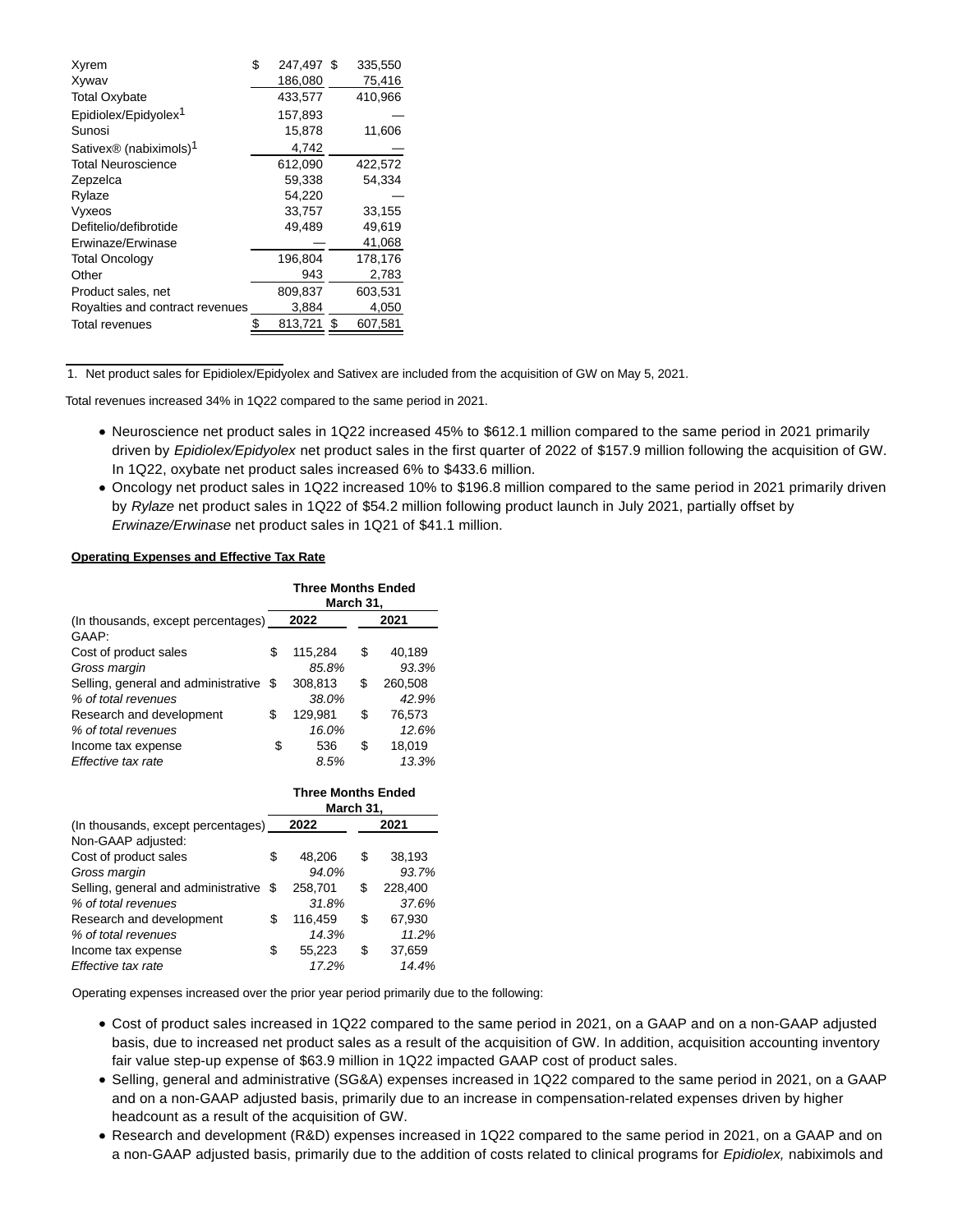cannabinoids, an increase in costs related to JZP150 and suvecaltamide (JZP385) and an increase in compensationrelated expenses due to higher headcount primarily driven by the acquisition of GW.

## **Cash Flow and Balance Sheet**

As of March 31, 2022, cash and cash equivalents were \$490.8 million, and the outstanding principal balance of the Company's long-term debt was \$6.2 billion compared to \$6.4 billion as of December 31, 2021. In addition, the Company had undrawn borrowing capacity under a revolving credit facility of \$500.0 million. For the three months ended March 31, 2022, the Company generated \$209.0 million of cash from operations. In 1Q22 the Company repaid in full the \$251.0 million remaining aggregate principal amount of the Euro Term Loan B.

### **2022 Financial Guidance**

The Company is raising its full year 2022 financial guidance as follows:

| (In millions)                                                                                             |               | May 4, 2022 March 1, 2022           |
|-----------------------------------------------------------------------------------------------------------|---------------|-------------------------------------|
| Revenues                                                                                                  |               | $$3.500 - $3.700$ $$3.460 - $3.660$ |
| -Neuroscience (includes potential Xyrem authorized generic royalties) \$2,600 - \$2,800 \$2,560 - \$2,760 |               |                                     |
| –Oncoloav                                                                                                 | \$840 - \$920 | \$840 - \$920                       |

#### **GAAP:**

| (In millions, except per share amounts and percentages)         | May 4, 2022        | March 1, 2022     |
|-----------------------------------------------------------------|--------------------|-------------------|
| Gross margin %                                                  | 84%                | 83%               |
| SG&A expenses                                                   | $$1,299 - $1,389$  | $$1,298 - $1,397$ |
| SG&A expenses as % of total revenues                            | 35% - 40%          | $35\% - 40\%$     |
| R&D expenses                                                    | $$621 - $669$      | $$621 - $670$     |
| R&D expenses as % of total revenues                             | 17% - 19%          | 17% - 19%         |
| Acquired in-process research and development expenses           | \$65               |                   |
| Effective tax rate                                              | $(117)\% - (30)\%$ | $(116)% - (32)%$  |
| Net income                                                      | $$15 - $200$       | $$10 - $185$      |
| Net income per diluted share <sup>5</sup>                       | $$0.25 - $3.20$    | $$0.50 - $3.00$   |
| Weighted-average ordinary shares used in per share calculations | $63 - 72$          | 72                |

#### **Non-GAAP:**

| (In millions, except per share amounts and percentages)         | May 4, 2022                  | March 1, 2022     |
|-----------------------------------------------------------------|------------------------------|-------------------|
| Gross margin %                                                  | $93%$ <sup>1,6</sup>         | 92%               |
| SG&A expenses                                                   | $$1.080 - $1.130^{2,6}$      | $$1,120 - $1,190$ |
| SG&A expenses as % of total revenues                            | $29\% - 32\%$                | $31\% - 34\%$     |
| R&D expenses                                                    | $$560 - $600^{3,6}$          | $$560 - $600$     |
| R&D expenses as % of total revenues                             | 15% - 17%                    | 15% - 17%         |
| Acquired in-process research and development expenses           | \$65                         |                   |
| Effective tax rate                                              | $10\% - 12\%$ <sup>4,6</sup> | $10\% - 12\%$     |
| Net income                                                      | $$1,180 - $1,250^6$          | $$1,130 - $1,200$ |
| Net income per diluted share <sup>5</sup>                       | $$16.70 - $17.70^6$          | $$16.00 - $17.00$ |
| Weighted-average ordinary shares used in per share calculations | 72                           | 72                |

1. Excludes \$305-\$340 million of amortization of acquisition-related inventory fair value step-up, \$13-\$15 million of share-based compensation expense and \$2 million of transaction and integration related expenses relating to the acquisition of GW from estimated GAAP gross margin.

2. Excludes \$148-\$168 million of share-based compensation expense and \$31-\$41 million of transaction and integration related expenses relating to the acquisition of GW and \$40-\$50 million of costs related to the disposal of a business from estimated GAAP SG&A expenses.

3. Excludes \$59-\$67 million of share-based compensation expense and \$2 million of transaction and integration related expenses relating to the acquisition of GW from estimated GAAP R&D expenses.

4. Excludes the income tax effect of adjustments between GAAP net income and non-GAAP adjusted net income.

5. Non-GAAP adjusted EPS guidance for 2022 reflects dilution of \$2.05, at the midpoint, post adoption of ASU 2020-06. Diluted EPS calculations for 2022 include 9 million shares related to the assumed conversion of the Exchangeable Senior Notes and the associated interest expense add-back to net income of \$29 million, on a GAAP basis, when dilutive, and \$25 million on a non-GAAP basis, under the "if converted" method.

6. See "Non-GAAP Financial Measures" below. Reconciliations of non-GAAP adjusted guidance measures are included above and in the table titled "Reconciliation of GAAP to non-GAAP Adjusted 2022 Net Income Guidance" at the end of this press release.

## **Conference Call Details**

Jazz Pharmaceuticals will host an investor conference call and live audio webcast today at 4:30 p.m. ET (9:30 p.m. IST) to provide a business and financial update and discuss its 2022 first quarter results. The live webcast may be accessed from the Investors section of the Company's website at [www.jazzpharmaceuticals.com.](https://c212.net/c/link/?t=0&l=en&o=3523485-1&h=3436739679&u=https%3A%2F%2Fwww.jazzpharma.com%2F&a=www.jazzpharmaceuticals.com) Please connect to the website prior to the start of the conference call to ensure adequate time for any software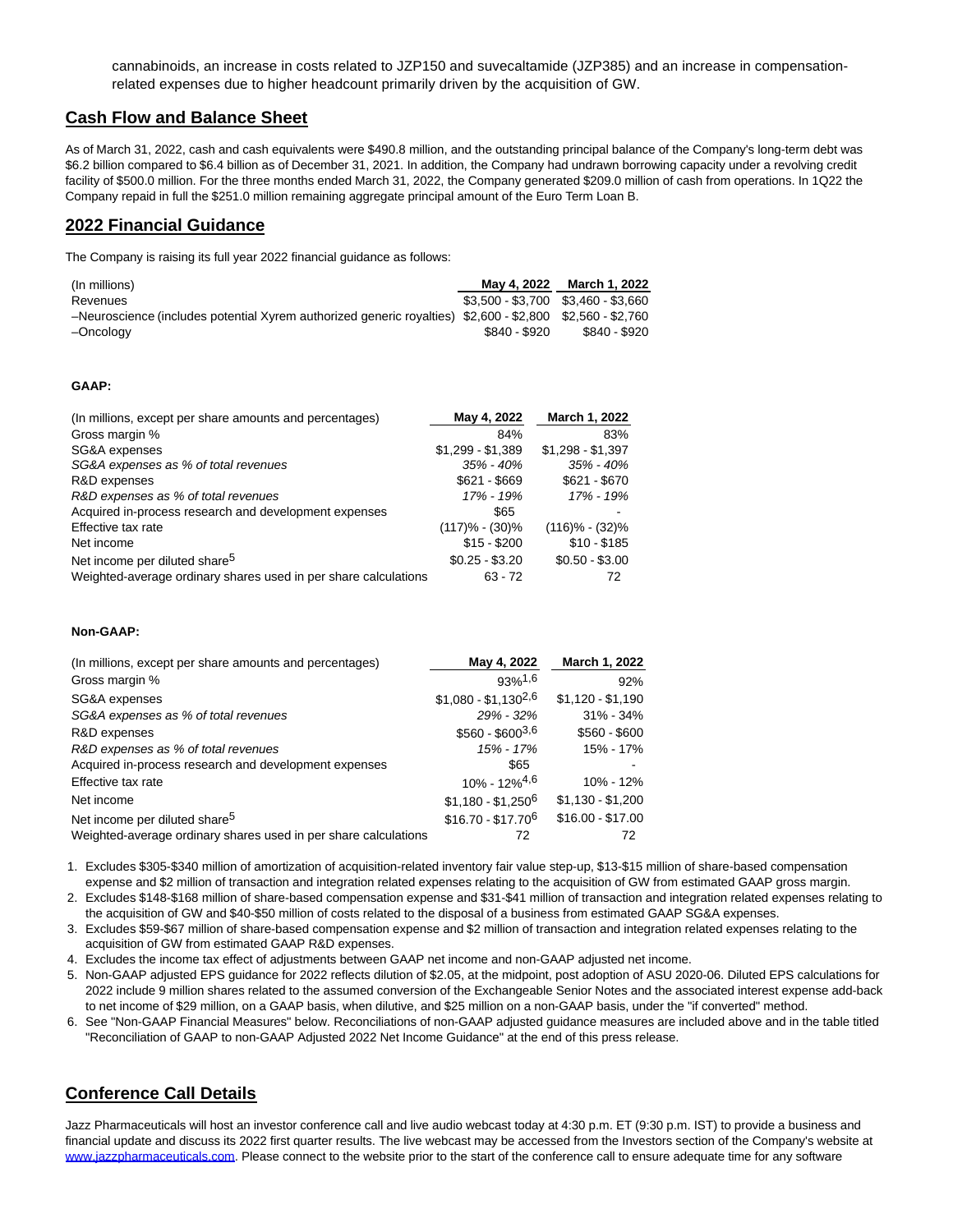downloads that may be necessary. Investors may participate in the conference call by dialing +1 855 353 7924 in the U.S., or +1 503 343 6056 outside the U.S., and entering passcode 7492554.

A replay of the conference call will be available through May 11, 2022 by dialing +1 855 859 2056 in the U.S., or +1 404 537 3406 outside the U.S., and entering passcode 7492554. An archived version of the webcast will be available for at least one week in the Investors section of the Company's website at [www.jazzpharmaceuticals.com.](https://c212.net/c/link/?t=0&l=en&o=3523485-1&h=3788442933&u=http%3A%2F%2Fwww.jazzpharmaceuticals.com%2F&a=www.jazzpharmaceuticals.com)

## **About Jazz Pharmaceuticals**

Jazz Pharmaceuticals plc (NASDAQ: JAZZ) is a global biopharmaceutical company whose purpose is to innovate to transform the lives of patients and their families. We are dedicated to developing life-changing medicines for people with serious diseases - often with limited or no therapeutic options. We have a diverse portfolio of marketed medicines and novel product candidates, from early- to late-stage development, in neuroscience and oncology. Within these therapeutic areas, we are identifying new options for patients by actively exploring small molecules and biologics, and through innovative delivery technologies and cannabinoid science. Jazz is headquartered in Dublin, Ireland and has employees around the globe, serving patients in nearly 75 countries. For more information, please visi[t www.jazzpharmaceuticals.com a](https://c212.net/c/link/?t=0&l=en&o=3523485-1&h=3436739679&u=https%3A%2F%2Fwww.jazzpharma.com%2F&a=www.jazzpharmaceuticals.com)nd follow @JazzPharma on Twitter.

## **Non-GAAP Financial Measures**

To supplement Jazz Pharmaceuticals' financial results and guidance presented in accordance with U.S. generally accepted accounting principles (GAAP), the Company uses certain non-GAAP (also referred to as adjusted or non-GAAP adjusted) financial measures in this press release and the accompanying tables. In particular, the Company presents non-GAAP adjusted net income (and the related per share measure) and its line item components, as well as certain non-GAAP adjusted financial measures derived therefrom, including non-GAAP adjusted gross margin percentage and non-GAAP adjusted effective tax rate. Non-GAAP adjusted net income (and the related per share measure) and its line item components exclude from GAAP reported net income (and the related per share measure) and its line item components certain items, as detailed in the reconciliation tables that follow, and in the case of non-GAAP adjusted net income (and the related per share measure), adjust for the income tax effect of the non-GAAP adjustments. In this regard, the components of non-GAAP adjusted net income, including non-GAAP adjusted cost of product sales, SG&A expenses and R&D expenses, are income statement line items prepared on the same basis as, and therefore components of, the overall non-GAAP adjusted net income measure. The Company also uses a pro forma non-GAAP net leverage ratio calculated as net debt (defined as total GAAP debt net of cash and cash equivalents) divided by Adjusted EBITDA for the most recent period of four consecutive completed fiscal quarters. EBITDA is defined as net income (loss) before income taxes, interest expense, depreciation and amortization. Adjusted EBITDA is defined as EBITDA further adjusted to exclude certain other charges and adjustments as detailed in the pro forma non-GAAP net leverage ratio reconciliation table that follows, and is calculated in accordance with the definition of Adjusted Consolidated EBITDA as set out in the Company's credit agreement entered into in May 2021 (the Credit Agreement). Investors should note that reconciliations of certain forward-looking or projected non-GAAP financial measures to their most comparable GAAP financial measures cannot be provided because the Company cannot do so without unreasonable efforts due to the unavailability of information needed to calculate reconciling items and due to the variability, complexity and limited visibility of comparable GAAP measures and the reconciling items that would be excluded from the non-GAAP financial measures in the future. Specifically, reconciliations of the components of projected pro forma non-GAAP net leverage ratio to their most comparable GAAP financial measures is not provided because the quantification of projected GAAP total debt and the reconciling items between projected non-GAAP net adjusted debt and projected GAAP total debt cannot be reasonably calculated or predicted at this time without unreasonable efforts. Such unavailable information could be significant such that actual GAAP total debt net of cash and cash equivalents would vary significantly from projected non-GAAP net adjusted debt used to calculate projected pro forma non-GAAP net leverage ratio.

The Company believes that each of these non-GAAP financial measures provides useful supplementary information to, and facilitates additional analysis by, investors and analysts and that each of these non-GAAP financial measures, when considered together with the Company's financial information prepared in accordance with GAAP, can enhance investors' and analysts' ability to meaningfully compare the Company's results from period to period and to its forward-looking guidance, to identify operating trends in the Company's business and to understand the Company's ability to delever. In addition, these non-GAAP financial measures are regularly used by investors and analysts to model and track the Company's financial performance. Jazz Pharmaceuticals' management also regularly uses these non-GAAP financial measures internally to understand, manage and evaluate the Company's business and to make operating decisions, and compensation of executives is based in part on certain of these non-GAAP financial measures. Because these non-GAAP financial measures are important internal measurements for Jazz Pharmaceuticals' management, the Company also believes that these non-GAAP financial measures are useful to investors and analysts since these measures allow for greater transparency with respect to key financial metrics the Company uses in assessing its own operating performance and making operating decisions. These non-GAAP financial measures are not meant to be considered in isolation or as a substitute for comparable GAAP measures; should be read in conjunction with the Company's consolidated financial statements prepared in accordance with GAAP; have no standardized meaning prescribed by GAAP; and are not prepared under any comprehensive set of accounting rules or principles in the reconciliation tables that follow. In addition, from time to time in the future there may be other items that the Company may exclude for purposes of its non-GAAP financial measures; and the Company has ceased, and may in the future cease, to exclude items that it has historically excluded for purposes of its non-GAAP financial measures. Likewise, the Company may determine to modify the nature of its adjustments to arrive at its non-GAAP financial measures. Because of the non-standardized definitions of non-GAAP financial measures, the non-GAAP financial measures as used by Jazz Pharmaceuticals in this press release and the accompanying tables have limits in their usefulness to investors and may be calculated differently from, and therefore may not be directly comparable to, similarly titled measures used by other companies.

## **Caution Concerning Forward-Looking Statements**

This press release contains forward-looking statements, including, but not limited to, statements related to: the Company's growth prospects and future financial and operating results, including the Company's 2022 financial guidance and the Company's expectations related thereto; the proposed divestiture of Sunosi to Axsome, the anticipated upfront payment and royalties to be received by Jazz in connection therewith and the other anticipated benefits thereof; statements related to DSP-0187's potential application for the treatment of sleep disorders; the potential successful future development, manufacturing, regulatory and commercialization activities; potential future payments by Jazz Pharmaceuticals to Sumitomo Pharma and Werewolf for development, regulatory and commercial milestones as well as tiered royalties based on future net sales; statements related to WTX-613's demonstrated anti-tumor activity; the Company's expectation of sustainable growth and enhanced value as part of its Vision 2025; growing and diversifying the Company's revenue, investing in its pipeline of novel therapies, and delivering innovative therapies for patients; the Company's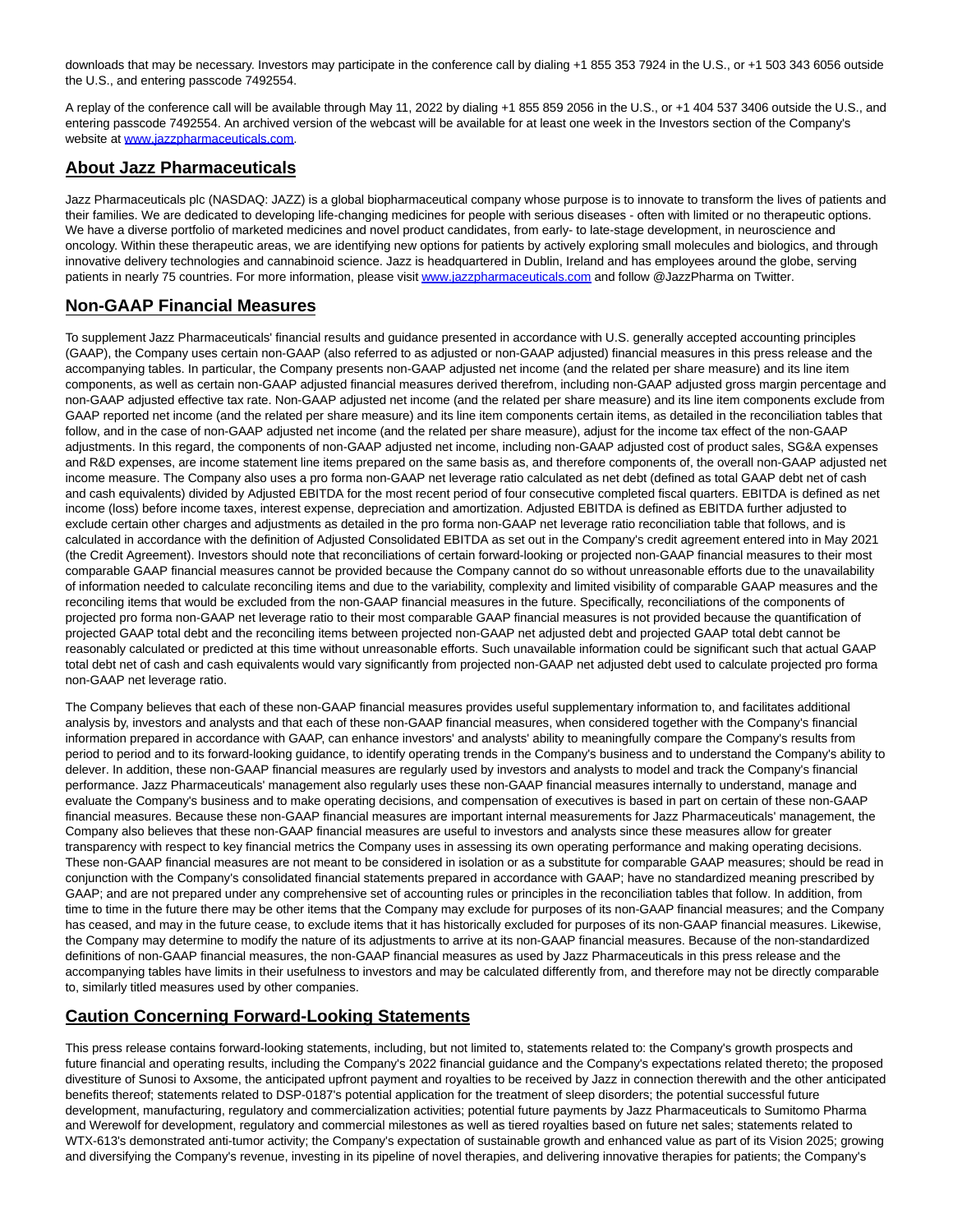ability to realize the commercial potential of its products, including the blockbuster potential of Epidiolex; the Company's views and expectations relating to its patent portfolio, including with respect to expected patent protection; planned or anticipated clinical trial events, including with respect to initiations, enrollment and data read-outs, and the anticipated timing thereof; the Company's clinical trials confirming clinical benefit or enabling regulatory submissions; planned or anticipated regulatory submissions and filings, including for nabiximols and Rylaze, and the anticipated timing thereof; potential regulatory approvals, including for Rylaze; the anticipated launch of Epidyolex in France in 2022; and other statements that are not historical facts. These forward-looking statements are based on the Company's current plans, objectives, estimates, expectations and intentions and inherently involve significant risks and uncertainties.

Actual results and the timing of events could differ materially from those anticipated in such forward- looking statements as a result of these risks and uncertainties, which include, without limitation, risks and uncertainties associated with: Jazz's and Axsome's ability to complete the proposed divestiture of Sunosi on the proposed terms or on the anticipated timeline, or at all, including risks and uncertainties related to the expiration or securing early termination of the applicable waiting period under the HSR act; maintaining or increasing sales of and revenue from the Company's oxybate products, Zepzelca and other key marketed products; effectively launching and commercializing the Company's other products and product candidates; obtaining and maintaining adequate coverage and reimbursement for the Company's products; the time-consuming and uncertain regulatory approval process, including the risk that the Company's current and/or planned regulatory submissions may not be submitted, accepted or approved by applicable regulatory authorities in a timely manner or at all, including the risk that the Company's sBLA seeking approval for a revised dosing label for Rylaze may not be approved by FDA in a timely manner or at all; the costly and time-consuming pharmaceutical product development and the uncertainty of clinical success, including risks related to failure or delays in successfully initiating or completing clinical trials and assessing patients such as those being experienced, and expected to continue to be experienced, by the Company as a result of the effects of the COVID-19 pandemic; the Company's failure to realize the expected benefits of its acquisition of GW Pharmaceuticals, including the failure to realize the blockbuster potential of Epidiolex and the risk that the legacy GW Pharmaceuticals business will not be integrated successfully or that such integration may be more difficult, time-consuming or costly than expected; the ultimate duration and severity of the COVID-19 pandemic and resulting global economic, financial, and healthcare system disruptions and the current and potential future negative impacts to the Company's business operations and financial results; regulatory initiatives and changes in tax laws; market volatility; protecting and enhancing the Company's intellectual property rights and the Company's commercial success being dependent upon the Company obtaining, maintaining and defending intellectual property protection for its products and product candidates; delays or problems in the supply or manufacture of the Company's products and product candidates; complying with applicable U.S. and non-U.S. regulatory requirements, including those governing the research, development, manufacturing and distribution of controlled substances; government investigations, legal proceedings and other actions; identifying and acquiring, in-licensing or developing additional products or product candidates, financing these transactions and successfully integrating acquired product candidates, products and businesses; the Company's ability to realize the anticipated benefits of its collaborations and license agreements with third parties; the sufficiency of the Company's cash flows and capital resources to fund its debt service obligations, de-lever and meet its stated leverage targets; the Company's ability to achieve expected future financial performance and results and the uncertainty of future tax, accounting and other provisions and estimates; the possibility that, if the Company does not achieve the perceived benefits of the acquisition of GW Pharmaceuticals as rapidly or to the extent anticipated by financial analysts or investors, the market price of the Company's ordinary shares could decline; the Company's ability to achieve expected future financial performance and results and the uncertainty of future tax and other provisions and estimates; the Company's ability to meet its projected long-term goals and objectives, including as part of Vision 2025, in the time periods that the Company anticipates, or at all, and the inherent uncertainty and significant judgments and assumptions underlying the Company's long-term goals and objectives; and other risks and uncertainties affecting the Company, including those described from time to time under the caption "Risk Factors" and elsewhere in Jazz Pharmaceuticals' Securities and Exchange Commission filings and reports, including the Company's Annual Report on Form 10-K for the year ended December 31, 2021, and future filings and reports by the Company. Other risks and uncertainties of which the Company is not currently aware may also affect the Company's forward-looking statements and may cause actual results and the timing of events to differ materially from those anticipated.

#### **JAZZ PHARMACEUTICALS PLC CONDENSED CONSOLIDATED STATEMENTS OF INCOME (In thousands, except per share amounts) (Unaudited)**

|                                                                                   | <b>Three Months Ended</b><br>March 31, |           |     |           |
|-----------------------------------------------------------------------------------|----------------------------------------|-----------|-----|-----------|
|                                                                                   | 2022                                   |           |     | 2021      |
| Revenues:                                                                         |                                        |           |     |           |
| Product sales, net                                                                | \$                                     | 809,837   | \$. | 603,531   |
| Royalties and contract revenues                                                   |                                        | 3,884     |     | 4,050     |
| Total revenues                                                                    |                                        | 813,721   |     | 607,581   |
| Operating expenses:                                                               |                                        |           |     |           |
| Cost of product sales (excluding amortization of acquired developed technologies) |                                        | 115,284   |     | 40,189    |
| Selling, general and administrative                                               |                                        | 308,813   |     | 260,508   |
| Research and development                                                          |                                        | 129.981   |     | 76,573    |
| Intangible asset amortization                                                     |                                        | 172,094   |     | 68,192    |
| Total operating expenses                                                          |                                        | 726,172   |     | 445,462   |
| Income from operations                                                            |                                        | 87,549    |     | 162,119   |
| Interest expense, net                                                             |                                        | (70,684)  |     | (27, 376) |
| Foreign exchange loss (gain)                                                      |                                        | (10, 540) |     | 943       |
| Income before income tax expense and equity in loss (gain) of investees           |                                        | 6,325     |     | 135,686   |
| Income tax expense                                                                |                                        | 536       |     | 18,019    |
| Equity in loss (gain) of investees                                                |                                        | 4,142     |     | (4, 165)  |
| Net income                                                                        | S                                      | 1.647     | \$  | 121,832   |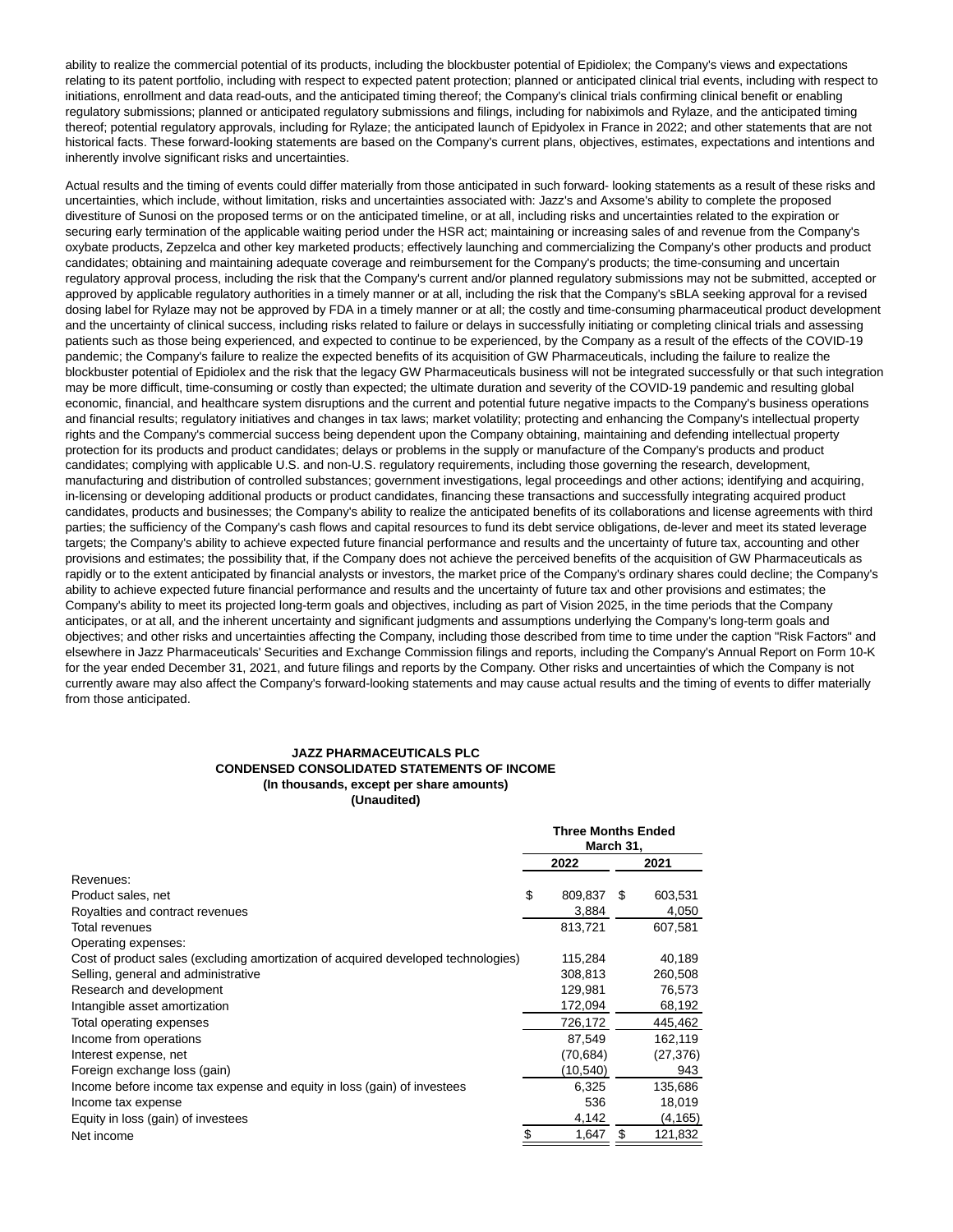| Net income per ordinary share:                                            |        |        |
|---------------------------------------------------------------------------|--------|--------|
| Basic                                                                     | 0.03   | 2.16   |
| <b>Diluted</b>                                                            | 0.03   | 2.09   |
| Weighted-average ordinary shares used in per share calculations - basic   | 61.865 | 56.468 |
| Weighted-average ordinary shares used in per share calculations - diluted | 62.907 | 58.393 |
|                                                                           |        |        |

#### **JAZZ PHARMACEUTICALS PLC PRO FORMA NET PRODUCT SALES (In thousands) (Unaudited)**

The following unaudited pro forma information represents the net product sales for the three months ended March 31, 2022, compared to the same period in 2021, as if the acquisition of GW had been completed on January 1, 2021:

|                                   | <b>Three Months Ended</b> |               |  |  |
|-----------------------------------|---------------------------|---------------|--|--|
|                                   | March 31,                 |               |  |  |
|                                   | 2022                      | 2021          |  |  |
| Xyrem                             | \$<br>247,497             | \$<br>335,550 |  |  |
| Xywav                             | 186,080                   | 75,416        |  |  |
| <b>Total Oxybate</b>              | 433,577                   | 410,966       |  |  |
| Epidiolex/Epidyolex               | 157,893                   | 148,261       |  |  |
| Sunosi                            | 15,878                    | 11,606        |  |  |
| Sativex <sup>®</sup> (nabiximols) | 4,742                     | 4,181         |  |  |
| <b>Total Neuroscience</b>         | 612,090                   | 575,014       |  |  |
| Zepzelca                          | 59,338                    | 54,334        |  |  |
| Rylaze                            | 54,220                    |               |  |  |
| Vyxeos                            | 33,757                    | 33,155        |  |  |
| Defitelio/defibrotide             | 49,489                    | 49,619        |  |  |
| Erwinaze/Erwinase                 |                           | 41,068        |  |  |
| <b>Total Oncology</b>             | 196,804                   | 178,176       |  |  |
| Other                             | 943                       | 2,783         |  |  |
| Product sales, net                | \$.<br>809,837            | \$<br>755,973 |  |  |

#### **JAZZ PHARMACEUTICALS PLC CONDENSED CONSOLIDATED BALANCE SHEETS (In thousands) (Unaudited)**

|                                             | March 31,<br>2022 |            |        | December 31,<br>2021 |
|---------------------------------------------|-------------------|------------|--------|----------------------|
| <b>ASSETS</b>                               |                   |            |        |                      |
| Current assets:                             |                   |            |        |                      |
| Cash and cash equivalents                   | \$                | 490,835    | \$     | 591,448              |
| Accounts receivable, net of allowances      |                   | 572,392    |        | 563,360              |
| Inventories                                 |                   | 985,454    |        | 1,072,721            |
| Prepaid expenses                            |                   | 117,399    |        | 131,413              |
| Other current assets                        |                   | 243,888    |        | 252,392              |
| Assets held for sale                        |                   | 90,888     |        |                      |
| Total current assets                        |                   | 2,500,856  |        | 2,611,334            |
| Property, plant and equipment, net          |                   | 257,632    |        | 256,837              |
| Operating lease assets                      |                   | 83.412     |        | 86,586               |
| Intangible assets, net                      |                   | 6,783,057  |        | 7,152,328            |
| Goodwill                                    |                   | 1,782,444  |        | 1,827,609            |
| Deferred tax assets, net                    |                   | 314,672    |        | 311,103              |
| Deferred financing costs                    |                   | 11,336     | 12,029 |                      |
| Other non-current assets                    |                   | 35,508     |        | 40,813               |
| Total assets                                |                   | 11,768,917 | \$     | 12,298,639           |
| <b>LIABILITIES AND SHAREHOLDERS' EQUITY</b> |                   |            |        |                      |
| <b>Current liabilities:</b>                 |                   |            |        |                      |
| Accounts payable                            | \$                | 73,336     | S      | 100,298              |
| <b>Accrued liabilities</b>                  |                   | 604.710    |        | 666,304              |
| Current portion of long-term debt           |                   | 31,000     |        | 31,000               |
| Income taxes payable                        |                   | 26,677     |        | 9,608                |
| Deferred revenue                            |                   | 1,686      |        | 2,093                |
| <b>Total current liabilities</b>            |                   | 737,409    |        | 809,303              |
| Deferred revenue, non-current               |                   | 347        |        | 463                  |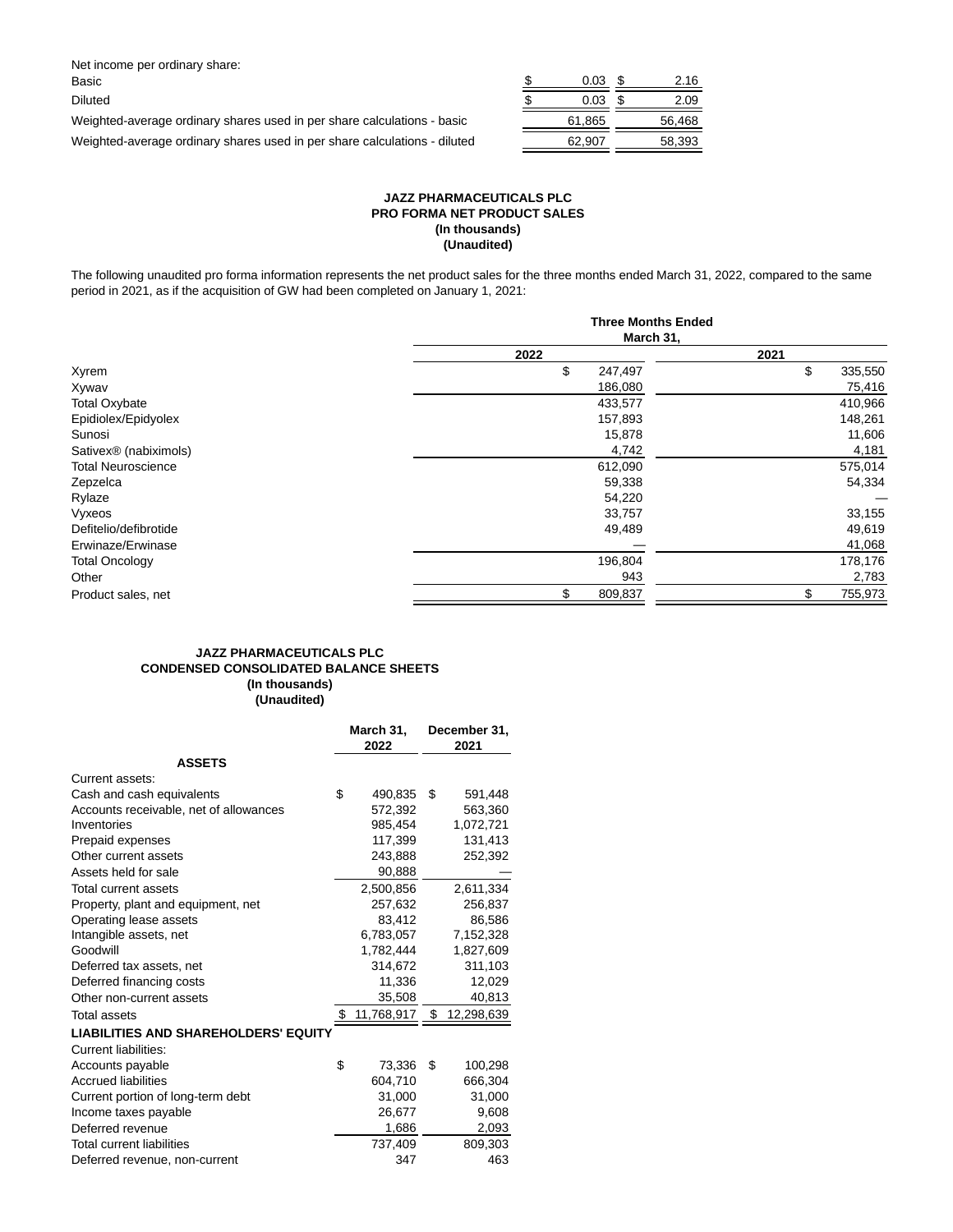| Long-term debt, less current portion              | 5.992.868  | 6.018.943  |
|---------------------------------------------------|------------|------------|
| Operating lease liabilities, less current portion | 83.078     | 87,200     |
| Deferred tax liabilities, net                     | 1,222,084  | 1,300,541  |
| Other non-current liabilities                     | 124.644    | 116.998    |
| Total shareholders' equity                        | 3,608,487  | 3,965,191  |
| Total liabilities and shareholders' equity        | 11,768,917 | 12.298.639 |

#### **JAZZ PHARMACEUTICALS PLC SUMMARY OF CASH FLOWS (In thousands) (Unaudited)**

|                                                       |   | <b>Three Months Ended</b><br>March 31, |   |           |
|-------------------------------------------------------|---|----------------------------------------|---|-----------|
|                                                       |   | 2022                                   |   | 2021      |
| Net cash provided by operating activities             | S | 208.979                                | S | 284.997   |
| Net cash (used in) provided by investing activities   |   | (37, 292)                              |   | 737,132   |
| Net cash (used in) provided by financing activities   |   | (270, 811)                             |   | 18.276    |
| Effect of exchange rates on cash and cash equivalents |   | (1,489)                                |   | (641)     |
| Net increase (decrease) in cash and cash equivalents  |   | (100, 613)                             |   | 1,039,764 |

#### **JAZZ PHARMACEUTICALS PLC RECONCILIATIONS OF GAAP REPORTED TO NON-GAAP ADJUSTED INFORMATION (In thousands, except per share amounts) (Unaudited)**

|                                                                                    | <b>Three Months Ended</b><br>March 31, |      |          |
|------------------------------------------------------------------------------------|----------------------------------------|------|----------|
|                                                                                    | 2022                                   |      | 2021     |
| <b>GAAP</b> reported net income                                                    | \$<br>1.647                            | - \$ | 121,832  |
| Intangible asset amortization                                                      | 172.094                                |      | 68,192   |
| Share-based compensation expense                                                   | 47,629                                 |      | 34,485   |
| Transaction and integration related expenses <sup>1</sup>                          | 11,130                                 |      | 8,262    |
| Non-cash interest expense <sup>2</sup>                                             | 12.168                                 |      | 15,688   |
| Acquisition accounting inventory fair value step-up                                | 63,943                                 |      |          |
| Costs related to disposal of a business <sup>3</sup>                               | 8,010                                  |      |          |
| Income tax effect of above adjustments                                             | (54,687)                               |      | (19,640) |
| Non-GAAP adjusted net income                                                       | 261,934                                | S    | 228,819  |
| GAAP reported net income per diluted share                                         | 0.03                                   | -5   | 2.09     |
| Non-GAAP adjusted net income per diluted share 4                                   | 3.73                                   | S    | 3.92     |
| Weighted-average ordinary shares used in diluted per share calculations - GAAP     | 62,907                                 |      | 58,393   |
| Weighted-average ordinary shares used in diluted per share calculations - non-GAAP | 71.950                                 |      | 58,393   |

Explanation of Adjustments and Certain Line Items:

1. Transaction and integration expenses related to the acquisition of GW.

2. Non-cash interest expense associated with debt discount and debt issuance costs.

3. Costs related to disposal of Sunosi to Axsome and associated restructuring.

4. Diluted EPS in 1Q22 was calculated using the "if-converted" method in relation to the Exchangeable Senior Notes. As such, non-GAAP adjusted net income per diluted share includes 9.0 million shares related to the assumed conversion of the Exchangeable Senior Notes and the associated interest expense add-back to net income of \$6.2 million. There was no impact on GAAP reported net income per diluted share as the Exchangeable Senior Notes were anti-dilutive.

#### **JAZZ PHARMACEUTICALS PLC RECONCILIATIONS OF GAAP REPORTED TO NON-GAAP ADJUSTED INFORMATION CERTAIN LINE ITEMS - FOR THE THREE MONTHS ENDED MARCH 31, 2022 and 2021 (In thousands, except percentages)**

**(Unaudited)**

|                      | Three months ended March 31. 2022 |                 |  |                                           |  |                                    |  |                                     |  |                             |                         |                              |
|----------------------|-----------------------------------|-----------------|--|-------------------------------------------|--|------------------------------------|--|-------------------------------------|--|-----------------------------|-------------------------|------------------------------|
|                      | Cost of<br>product<br>sales       | Gross<br>margin |  | Selling, general<br>and<br>administrative |  | <b>Research and</b><br>development |  | Intangible<br>asset<br>amortization |  | Interest<br>expense,<br>net | Income tax<br>provision | <b>Effective</b><br>tax rate |
| <b>GAAP Reported</b> | 115.284                           | 85.8%           |  | 308.813                                   |  | 129.981                            |  | 172.094                             |  | 70.684                      | 536                     | 8.5 %                        |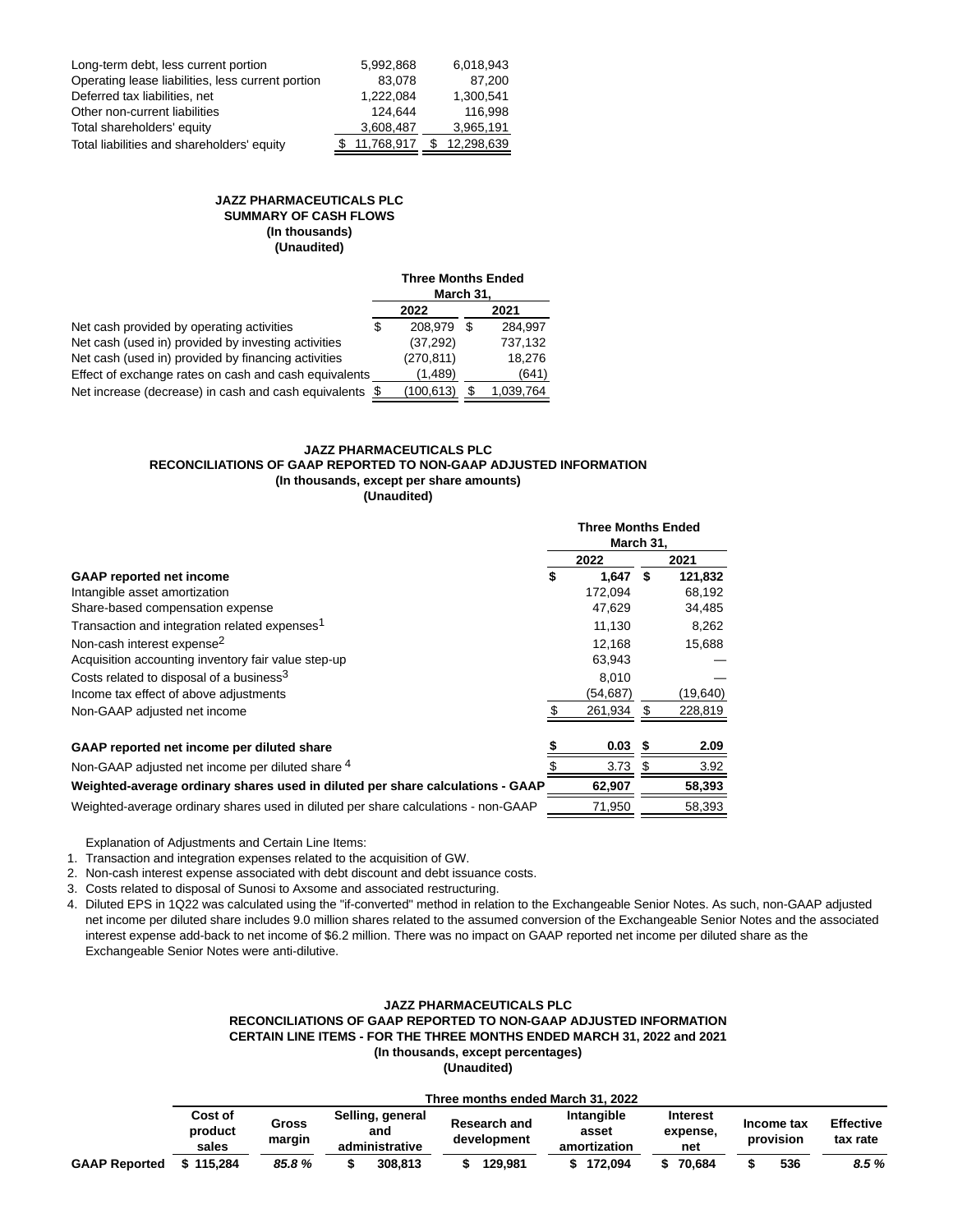| Non-GAAP<br>Adjustments:<br>Intangible asset         |           |       |           |               |            |              |              |        |
|------------------------------------------------------|-----------|-------|-----------|---------------|------------|--------------|--------------|--------|
| amortization<br>Share-based                          |           |       |           |               | (172,094)  |              |              |        |
| compensation<br>expense<br>Costs related to          | (2,816)   | 0.3   | (32, 514) | (12, 299)     |            |              |              |        |
| the disposal of a<br>business<br>Transaction and     |           |       | (8,010)   |               |            |              |              |        |
| integration<br>related expenses<br>Non-cash interest | (319)     |       | (9,588)   | (1, 223)      |            |              |              |        |
| expense<br>Acquisition<br>accounting                 |           |       |           |               |            | (12, 168)    |              |        |
| inventory fair<br>value step-up<br>Income tax effect | (63, 943) | 7.9   |           |               |            |              |              |        |
| of above<br>adjustments<br>Total of                  |           |       |           |               |            |              | 54,687       | 8.7    |
| non-GAAP<br>adjustments<br>Non-GAAP                  | (67,078)  | 8.2   | (50, 112) | (13, 522)     | (172, 094) | (12, 168)    | 54,687       | 8.7    |
| Adjusted                                             | 48,206    | 94.0% | 258,701   | 116,459<br>\$ | \$         | 58,516<br>\$ | \$<br>55,223 | 17.2 % |

|                                                                      |                             |                        |    | Three months ended March 31, 2021         |    |                                    |    |                                     |    |                                    |    |                         |                              |
|----------------------------------------------------------------------|-----------------------------|------------------------|----|-------------------------------------------|----|------------------------------------|----|-------------------------------------|----|------------------------------------|----|-------------------------|------------------------------|
|                                                                      | Cost of<br>product<br>sales | <b>Gross</b><br>margin |    | Selling, general<br>and<br>administrative |    | <b>Research and</b><br>development |    | Intangible<br>asset<br>amortization |    | <b>Interest</b><br>expense,<br>net |    | Income tax<br>provision | <b>Effective</b><br>tax rate |
| <b>GAAP Reported</b><br>Non-GAAP<br>Adjustments:<br>Intangible asset | \$40,189                    | 93.3%                  | \$ | 260,508                                   | \$ | 76,573                             | \$ | 68,192                              | \$ | 27,376                             |    | \$18,019                | 13.3%                        |
| amortization<br>Share-based<br>compensation                          |                             |                        |    |                                           |    |                                    |    | (68, 192)                           |    |                                    |    |                         |                              |
| expense<br>Transaction and<br>integration                            | (1,996)                     | 0.4                    |    | (23, 846)                                 |    | (8,643)                            |    |                                     |    |                                    |    |                         |                              |
| related costs<br>Non-cash interest                                   |                             |                        |    | (8, 262)                                  |    |                                    |    |                                     |    |                                    |    |                         |                              |
| expense<br>Income tax effect<br>of above                             |                             |                        |    |                                           |    |                                    |    |                                     |    | (15,688)                           |    |                         |                              |
| adjustments<br>Total of<br>non-GAAP                                  |                             |                        |    |                                           |    |                                    |    |                                     |    |                                    |    | 19,640                  | 1.1                          |
| adjustments<br>Non-GAAP                                              | (1,996)                     | 0.4                    |    | (32, 108)                                 |    | (8,643)                            |    | (68, 192)                           |    | (15, 688)                          |    | 19,640                  | 1.1                          |
| Adjusted                                                             | \$38,193                    | 93.7%                  | S  | 228,400                                   | \$ | 67,930                             | \$ |                                     | \$ | 11,688                             | \$ | 37,659                  | 14.4 %                       |

#### **JAZZ PHARMACEUTICALS PLC RECONCILIATION OF PRO FORMA GAAP NET LOSS TO PRO FORMA NON-GAAP ADJUSTED EBITDA AND CALCULATION OF PRO FORMA NON-GAAP NET LEVERAGE RATIO (In thousands, except ratio) (Unaudited)**

The following table provides a reconciliation of the Company's pro forma GAAP net loss to pro forma non-GAAP Adjusted EBITDA (calculated in accordance with the Credit Agreement) for the last twelve months, or LTM, ended March 31, 2022 and the calculation of the Company's pro forma non-GAAP net leverage ratio:

|                                      | <b>LTM Ended</b> |  |  |
|--------------------------------------|------------------|--|--|
|                                      | March 31, 2022   |  |  |
| Pro forma GAAP net loss <sup>2</sup> | (618, 763)       |  |  |
| Interest expense, net                | 322,158          |  |  |
| Income tax expense                   | 199.555          |  |  |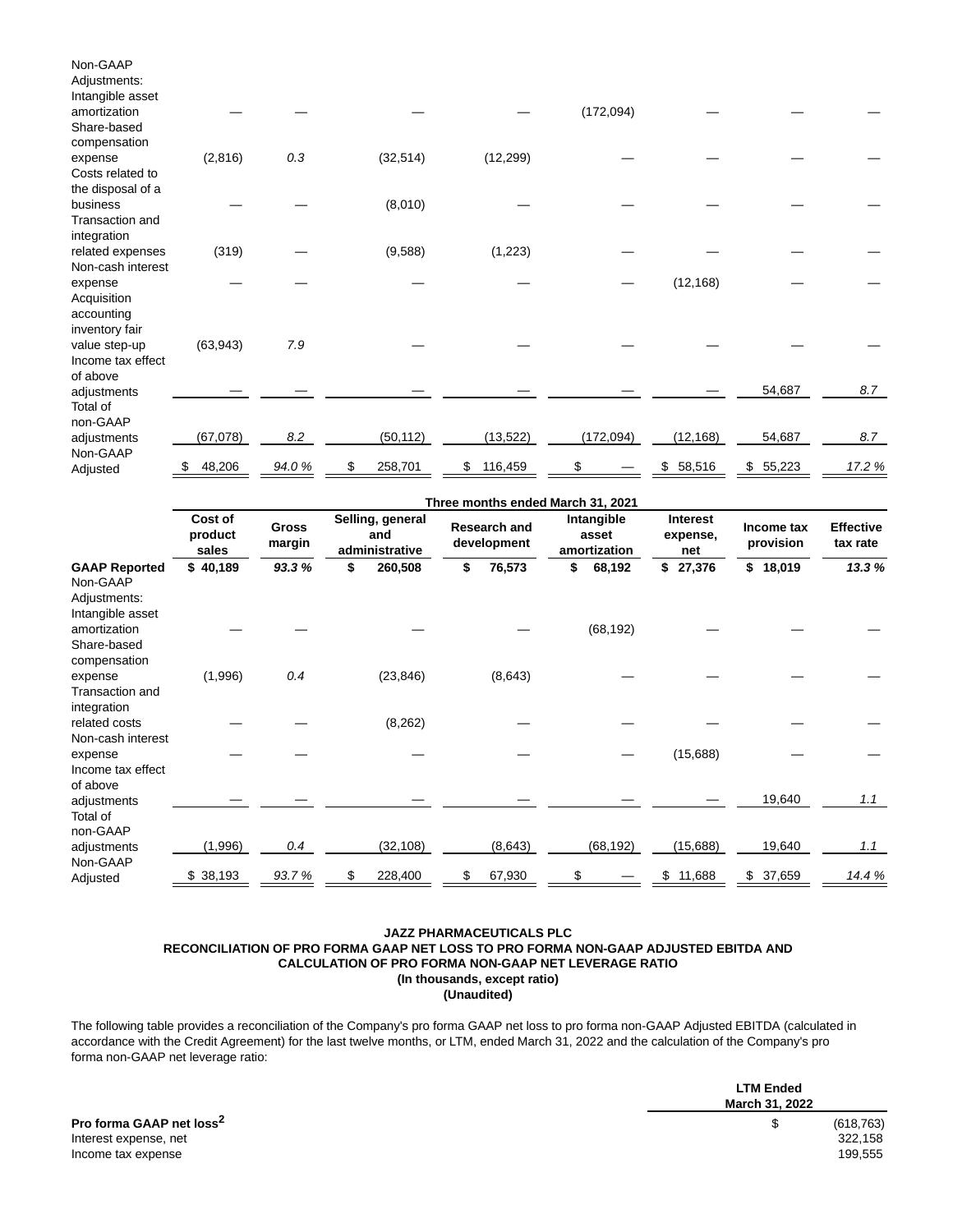| Depreciation and amortization                                |                      | 660,535    |
|--------------------------------------------------------------|----------------------|------------|
| Pro forma non-GAAP EBITDA                                    |                      | 563,485    |
| Transaction and integration related expenses                 |                      | 406,866    |
| Share-based compensation expense                             |                      | 184,988    |
| Acquisition accounting inventory fair value step-up          |                      | 287,028    |
| Expected cost synergies <sup>3</sup>                         |                      | 35,000     |
| Upfront and milestone payments                               |                      | 15,000     |
| Costs relating to the disposal of a business                 |                      | 8,010      |
| Other                                                        |                      | (35,075)   |
| Pro forma non-GAAP Adjusted EBITDA <sup>1</sup>              | \$                   | 1,465,302  |
|                                                              | At March 31,<br>2022 |            |
| <b>Calculation of Net Debt:</b>                              |                      |            |
| Total GAAP debt                                              | \$                   | 6,151,750  |
| Cash and cash equivalents                                    |                      | (490, 835) |
| <b>Net Debt</b>                                              |                      | 5,660,915  |
| <b>Calculation of Pro Forma Non-GAAP Net Leverage Ratio:</b> |                      |            |

Pro forma non-GAAP Net Leverage Ratio 3.9

1. Pro forma non-GAAP Adjusted EBITDA is calculated in accordance with the definition of Consolidated Adjusted EBITDA as set out in the Credit Agreement.

2. Pro forma net loss is derived from the GAAP financial statements of the Company and GW for the LTM ended March 31, 2022.

3. Expected cost synergies of \$45M from initiatives implemented following the acquisition of GW are assumed to be realized pro-rata through 2022.

### **JAZZ PHARMACEUTICALS PLC**

#### **RECONCILIATION OF GAAP TO NON-GAAP ADJUSTED 2022 NET INCOME GUIDANCE (In millions, except per share amounts)**

**(Unaudited)**

| <b>GAAP</b> net income                                                     | $$15 - $200$      |
|----------------------------------------------------------------------------|-------------------|
|                                                                            |                   |
| Intangible asset amortization                                              | $620 - 660$       |
| Acquisition accounting inventory fair value step-up                        | $305 - 340$       |
| Share-based compensation expense                                           | $220 - 250$       |
| Transaction and integration related expenses                               | $35 - 45$         |
| Costs related to disposal of a business                                    | $40 - 50$         |
| Non-cash interest expense                                                  | $45 - 55$         |
| Income tax effect of above adjustments                                     | (215) - (235)     |
| Non-GAAP adjusted net income                                               | $$1,180 - $1,250$ |
|                                                                            |                   |
| GAAP net income per diluted share                                          | $$0.25 - $3.20$   |
| Non-GAAP adjusted net income per diluted share <sup>1</sup>                | $$16.70 - $17.70$ |
|                                                                            |                   |
| Weighted-average ordinary shares used in per share calculations - GAAP     | $63 - 72$         |
| Weighted-average ordinary shares used in per share calculations - non-GAAP | 72                |

1. Non-GAAP adjusted EPS guidance for 2022 reflects dilution of \$2.05, at the midpoint, post adoption of ASU 2020-06.

#### **Contacts:**

**Investors:**

Andrea N. Flynn, Ph.D. Vice President, Head, Investor Relations Jazz Pharmaceuticals plc [InvestorInfo@jazzpharma.com](mailto:InvestorInfo@jazzpharma.com) Ireland +353 1 634 3211 U.S. +1 650 496 2717

**Media:**

Kristin Bhavnani Head of Global Corporate Communications Jazz Pharmaceuticals plc [CorporateAffairsMediaInfo@jazzpharma.com](mailto:CorporateAffairsMediaInfo@jazzpharma.com) Ireland +353 1 637 2141 U.S. +1 215 867 4948